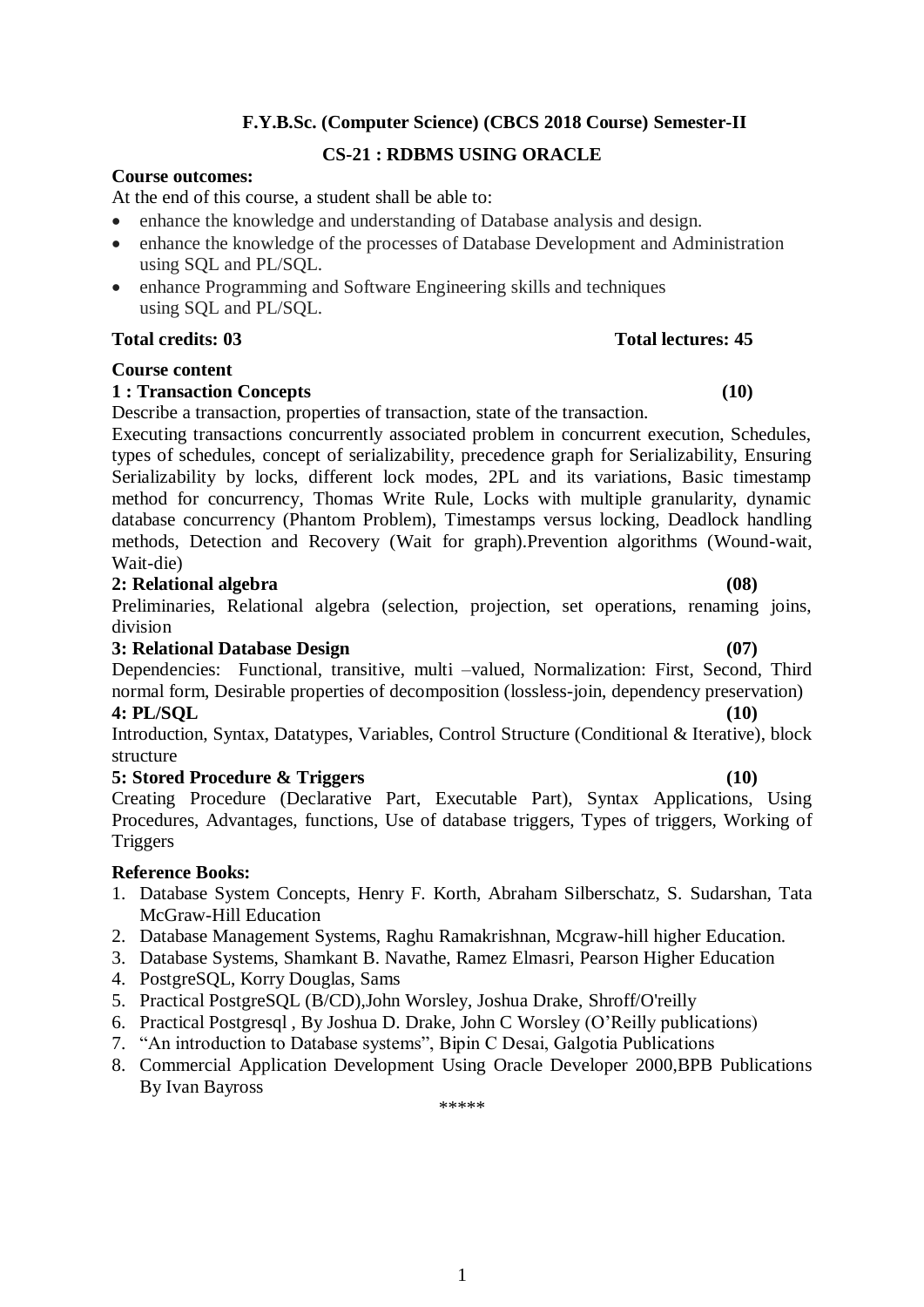## **CS-22 : PROGRAMMING IN C-II**

### **Course Outcomes:**

At the end of this course, a student shall be able to:

- design, implement, test and debug programs that use loops and arrays.
- design, implement, test and debug programs that use functions.
- design, implement, test and debug programs that use arrays for character strings and that use pointers for character strings.
- analyze programming problems to choose when regular loops should be used and when recursion will produce a better program.
- design, implement, test and debug programs that use different data types, such as simple variables, arrays, and structures.

### **Total credits: 03** Total lectures: 45

### **Course content**

### **1. Arrays (12)**

Declaration, entering data into an array, reading data from an array, one dimensional arrays, two dimensional arrays, multi dimensional arrays, arrays and functions, character strings, declaring and initializing string variables, standard library functions, arrays of strings.

### **2. Structures and Unions ( 12)**

Declaration of structures, initialization of structures, nested structures, Arrays of structures, Declaration of union, initialization of union, differentiate between structures and union.

### **3. Pointers (12 )**

Introduction to pointers, pointer declaration ,uses of pointers, applications of pointers, pointer arithmetic, pointer to pointer, pointer to constant object, pointers and arrays, pointers to functions ,pointers to structures.

### **4 File handling ( 09)**

Introduction, streams, types of files, operations on file standard input-output functions, formatted input-output functions.

### **References Books:**

- Programming in  $C$  by  $S$ . Kohan
- Born to code in C by H Schildt
- The art of C by H Schildt
- C programming by Kerninghan  $& Richie 2$  nd edition
- Let us C by Yashwant Kanetkar
- C programming by E- Balaguruswami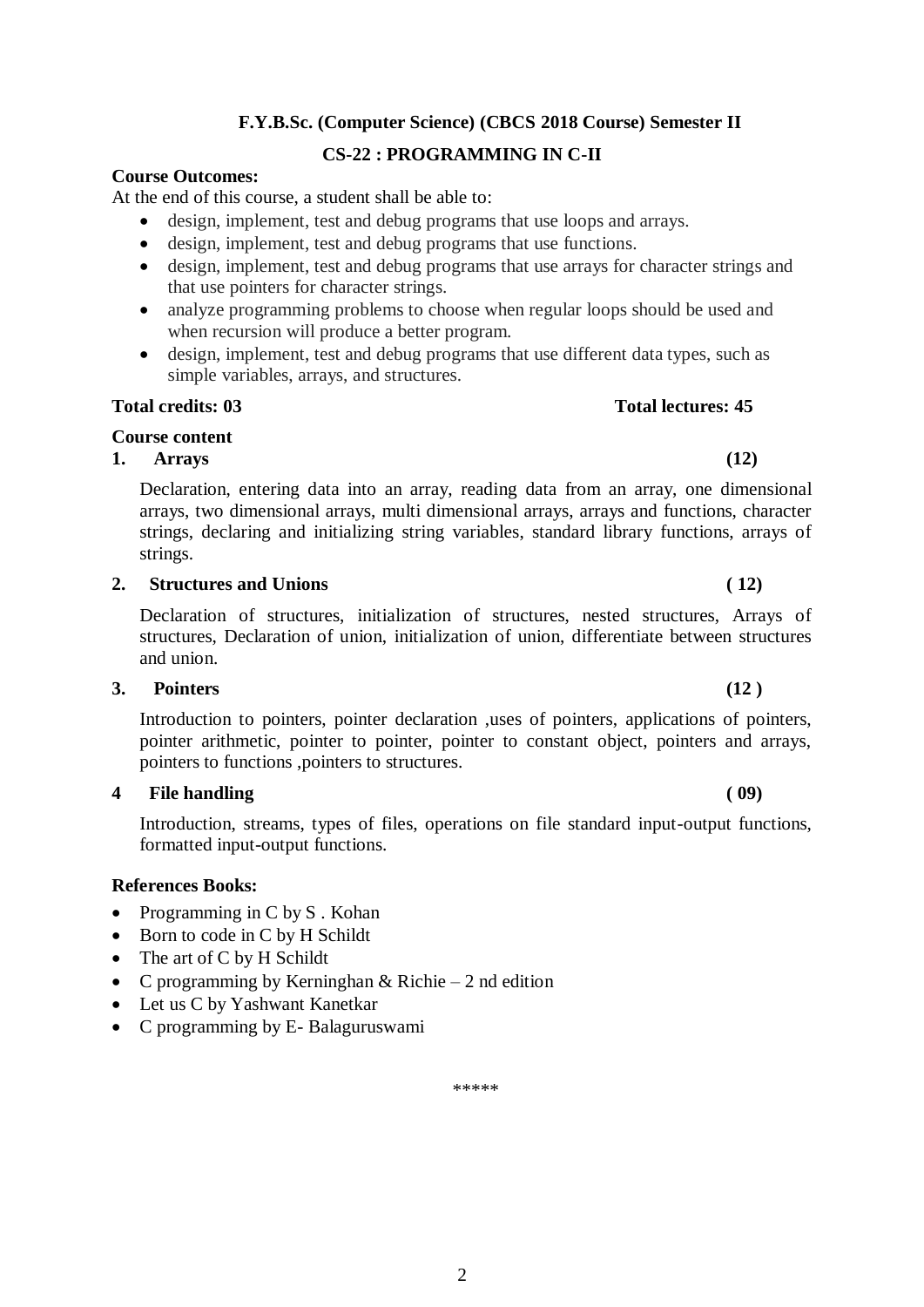### **CS-23 : Graph Theory**

### **Course Outcomes:**

At the end of this course, a student shall be able to:

- understand graph, various types of graphs, adjacency and incidence matrix.
- perform various types of operations on graph.
- find shortest path of a graph using Dijkstra's algorithm.
- solve Chinese Postman problem and Travelling Salesman problem
- explain concepts of Tree, types of tree and ability to find shortest spanning tree using Kruskal's algorithm

### **Total credits: 03** Total lectures: 45

| <b>Course content</b>                                                                                                                                  |
|--------------------------------------------------------------------------------------------------------------------------------------------------------|
| Unit 1 : Graphs<br>(7)                                                                                                                                 |
| (1.1) Definition, Elementary terminologies and results, Graphs as Models.                                                                              |
| $(1.2)$ Special types of graphs. $(1.3)$ Isomorphism.                                                                                                  |
| (1.4) Adjacency and Incidence Matrix of a Graph.                                                                                                       |
| Unit 2 : Operations on Graphs<br>(8)                                                                                                                   |
| (2.1) Subgraphs, induced subgraphs, Vertex delition, Edge delition, edge<br>contraction.<br>(2.2) Complement of a graph and self-complementary graphs. |
| (2.4) Fusion of vertices.<br>(2.3) Union, Intersection and Product of graphs.                                                                          |
| <b>Unit 3: Connected Graphs.</b><br>(12)                                                                                                               |
| (3.1) Walk, Trail, Path, Cycle: Definitions and elementary properties.                                                                                 |
| (3.2) Connected Graphs: definition and properties.                                                                                                     |
| $(3.3)$ Distance between two vertices, eccentricity, center, radius & diameter of a graph.                                                             |
| (3.4) Isthmus, Cut vertex: Definition and properties.                                                                                                  |
| (3.5) Cutset, edge-connectivity, vertex connectivity.                                                                                                  |
| (3.6) Weighted Graph and Dijkstra's Algorithm.                                                                                                         |
| <b>Unit 4: Eulerian and Hamiltonian Graphs</b><br>(8)                                                                                                  |
| (4.1) Seven Bridge Problem, Eulerian Graph: Definition and Examples, Necessary and                                                                     |
| Sufficient condition.<br>$(4.2)$ Fleury's Algorithm.                                                                                                   |
| (4.3) Hamiltonian Graphs: Definition and Examples, Necessary Condition.                                                                                |
| (4.4) Introduction of Chinese Postman Problem and Travelling Salesman Problem.                                                                         |
| <b>Unit 5: Trees</b><br>(10)                                                                                                                           |
| (5.1) Definition, Properties of trees.<br>$(5.2)$ Center of a tree.                                                                                    |
| (5.3) Binary Tree: Definition and properties.                                                                                                          |
| (5.4) Tree Traversal: Ordered rooted Tree, Preorder traversal, inorder traversal and postorder<br>traversal, Prefix Notation.                          |
| (5.5) Spanning Tree: Definition, Properties, Shortest Spanning Tree, Kruskal's Algorithm.                                                              |
| <b>Reference Books:</b>                                                                                                                                |
| 1. Kenneth Rosen, Discrete Mathematics and It's Applications (Tata McGraw Hill)                                                                        |
| 2. C. L. Liu , Elements of Discrete Mathematics, (Tata McGraw Hill)                                                                                    |
| 3. John Clark and Derek Holton, A First Look at Graph Theory (Allied Publishers)                                                                       |

- 4. S.R. Patil, R.S.Bhamare, M.D.Bhagat, D.M.Pandhare, S.M Waingade, N.M Phatangare;
- 5. Discrete Mathematics; Nirali Prakasha.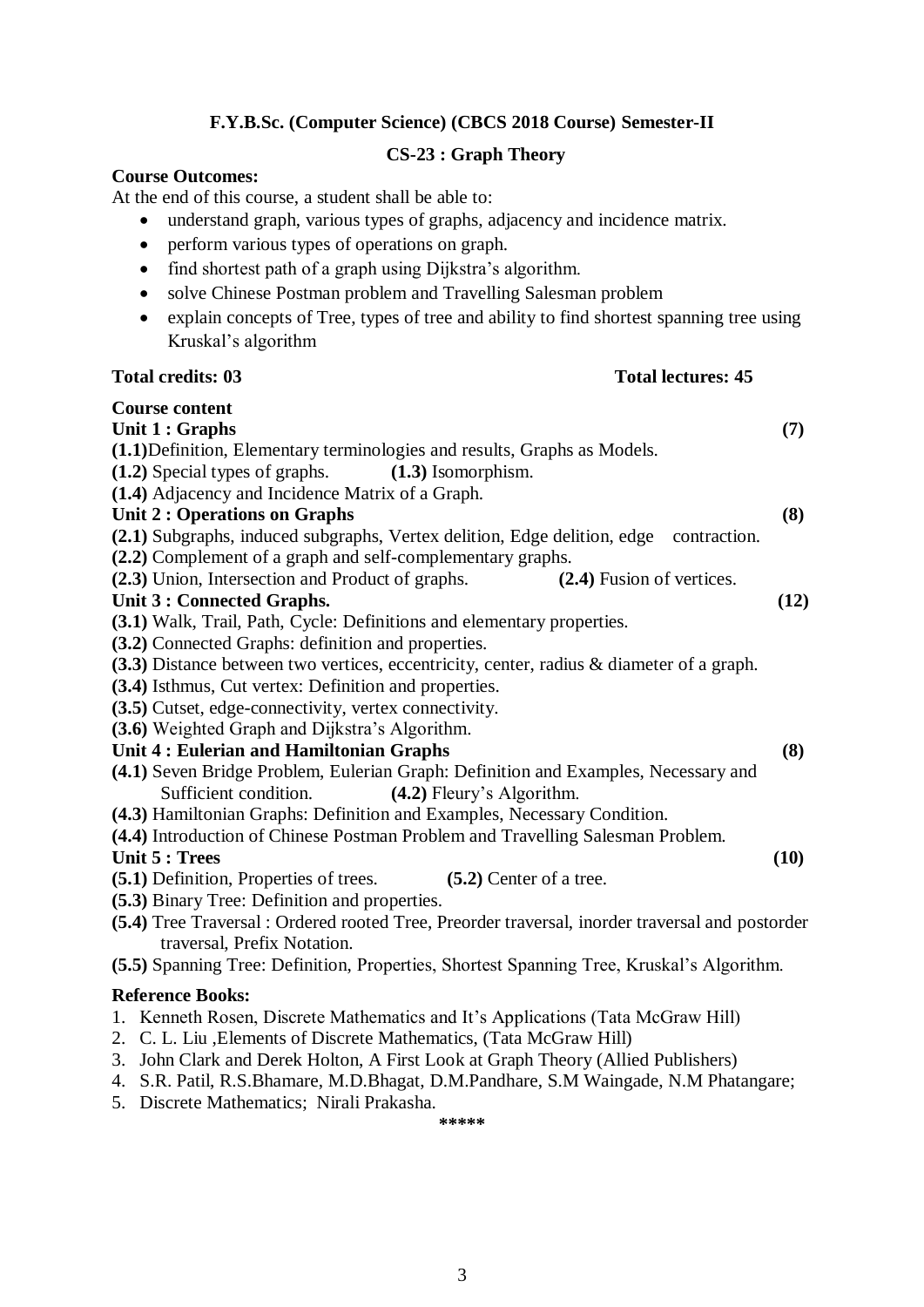### **CS-24: Algebra-II**

### **Course Outcomes:**

At the end of this course,a student shall be able to :

- understand the concepts of group, types of groups, subgroups and its examples.
- know the terms normal subgroups, its properties and examples.
- understand Homomorphism and Isomorphism, its examples and simple properties.
- explain rings, integral domain, fields and its examples.

### Total credits: 03 Total lectures: 45

### **Course content**

### Unit 1: Groups (20)

- (1.1) Binary Operations, Semigroups, Monoids, Groups: Definitions and Examples, Simple, **Properties**
- (1.2) Abelian Group, Finite Group, Infinite Group
- (1.3) Order of an element of a Group
- (1.4) Subgroups: Definition, Necessary and Sufficient Conditions, Examples on finding subgroups of finite groups, Union and Intersection of Subgroups
- (1.5) Cyclic Subgroups: Definition, Simple Properties.
- (1.6) Coset : Definition & Simple Properties.
- (1.7) Lagrange's theorem (with proof) & its Corollaries.
- (1.8) Permutation Groups: Definition of  $S_n$  and detail discussion of the group  $S_3$ , Cycles and Transpositions, Even and Odd Permutations, Order of Permutation, Properties: a)  $0(S_n)$  $=$  n! b)  $A_n$  is subgroup of  $S_n$ .

### **Unit 2: Normal Subgroups, Homomorphism & Isomorphism (17)**

(2.1) Normal Subgroups: Definition, properties with examples

- a) If g is abelian group then every subgroup of G is normal.
- b) H is normal subgroup of G iff  $xhx^{-1} = H$ ,
- c) H is normal subgroup of G iff every left coset of H in G is also a right coset of H in G. (all with proof).
- d) H is normal subgroup of G iff product of two right coset of H in G is also a right coset of H in G
- e) If H is subgroup of index 2 in G then H is normal subgroup of G
- f) If H is the only subgroup in G of a fixed finite order then H is normal subgroup of G. (all without proof.).
- (2.2) Quotient Groups: Definition and Examples
- (2.3) Homomorphism and Isomorphism: Definitions, Examples, Simple properties.

### **Unit 3: Rings & Fields (08)**

(3.1) Rings, Integral Domains: Definitions, Some results (without proof), Examples.

(3.2) Fields , Skew Field: Definitions ,Some results (without proof),Examples.

### **Reference Books:**

- 1. J.B. Fraleigh, A. First Course in Abstract Algebra, Third Ed., Narosa, New Delhi, 1990
- 2. S.R. Patil, R.S. Bhamare, M.D. Bhagat, D.M. Pandhare; Algebra; Nirali Prakashan, 1998
- 3. S.R. Patil, R.S. Bhamare, M.D. Bhagat, D.M. Pandhare; Algebra; Nirali Prakashan, 2003.
- 4. P.B. Bhattacharya, S.K. Jain, S.R. Nagpaul : Basic abstract algebra (second edition).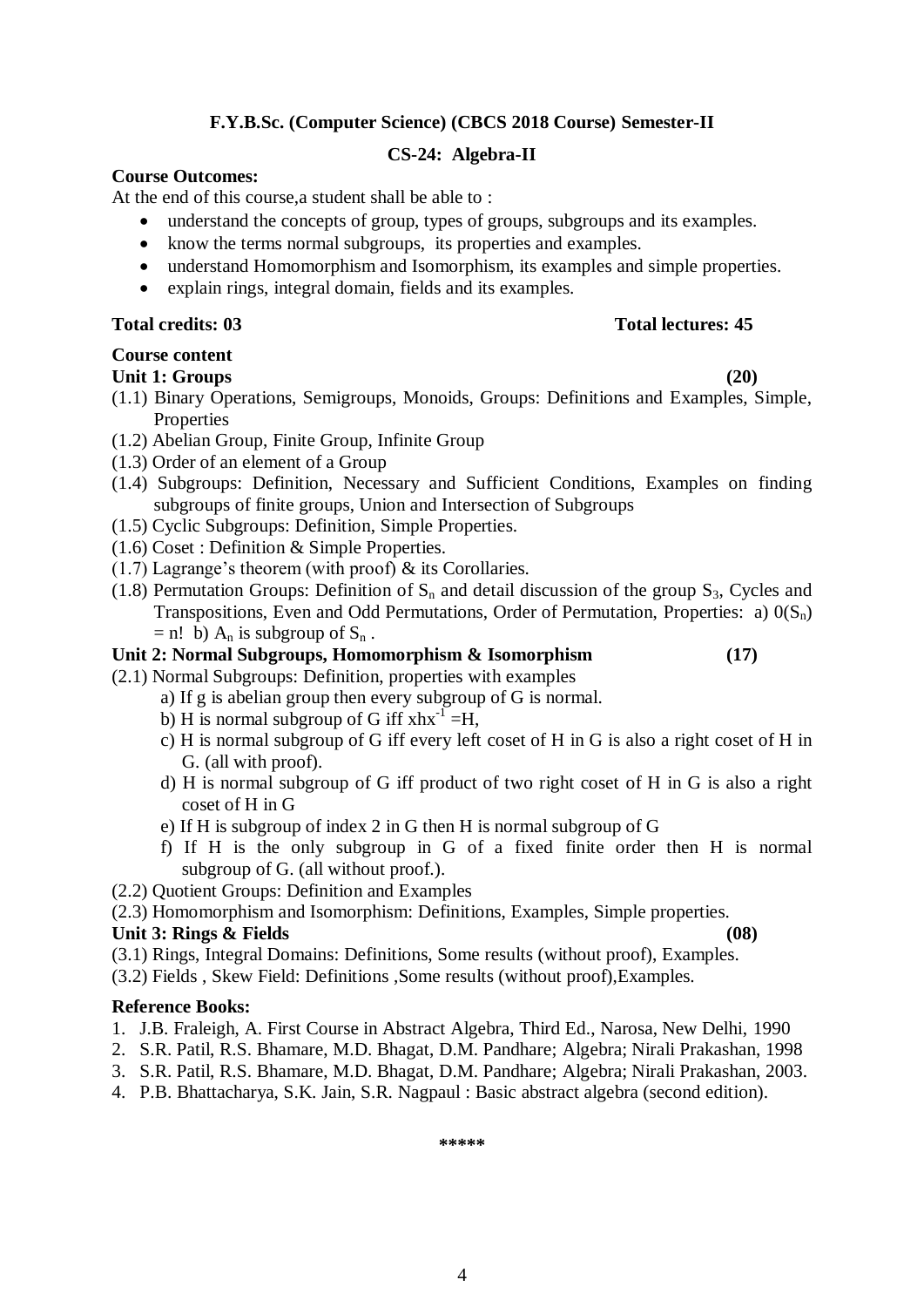### **CS-25 : Principles of Analog Electronics – II**

### **Course Outcomes**

At the end of this course, a student shall be able to:

- infer the DC and AC characteristics of operational amplifiers and its effect on output and their compensation techniques
- elucidate and design the linear and non linear applications of an op-amp and special application ICs
- explain the concepts of feedback and construct feedback amplifiers and oscillators
- summarizes the performance parameters of amplifiers with and without feedback
- understand the working features of oscillators
- understand the design of power supply and build it

### **Total credits: 03 Total lectures: 45**

### **Course content**

### **1.Differential amplifier (05)**

Black box concept; Different modes of operation; Parameters of differential amplifier Differential Amplifier with constant current source; Concept of feedback; Types of feedback

### **2.Operational Amplifier (15)**

Introduction to OP-AMP; Block diagram; Concept of virtual ground; OP-AMP IC 741 OPAMP applications - Inverting and non inverting amplifier, adder, subtractor, comparator, integrator and differentiator; Numerical problems.

### **3.Oscillators (15)**

Introduction to Oscillators; Concept of positive feedback; Barkhausen criteria; Classification of oscillators; Weinbridge oscillator, Phase Shift oscillator; Hartley, Colpitt oscillator; Crystal oscillator; Numerical problems.

### **4.Power Supply (10)**

Review of rectifiers, Types of regulations. Block diagram, working and specifications of regulated power supply, Switching mode power supply **(SMPS**), Uninterrupted power supply **(UPS**)

### **Reference Books:**

- **1.** Integrated circuits by Milliman.
- **2.** Electronic Devices and circuits: A. Motorshed, Prentice Hall of India.
- **3.** Basic Electronics:Bernard Grob, McGraw Hill Publication, 8th Revised Edition,2010
- **4.** Electronic Principles: Albert Malvino, David J Bates, McGraw Hill 7th Edition. 2012
- **5.** Principals of Electronics: V.K. Mehta, S.Chand and Co.
- **6.** A text book of electrical technology: B.L.Theraja, S.Chand and Co.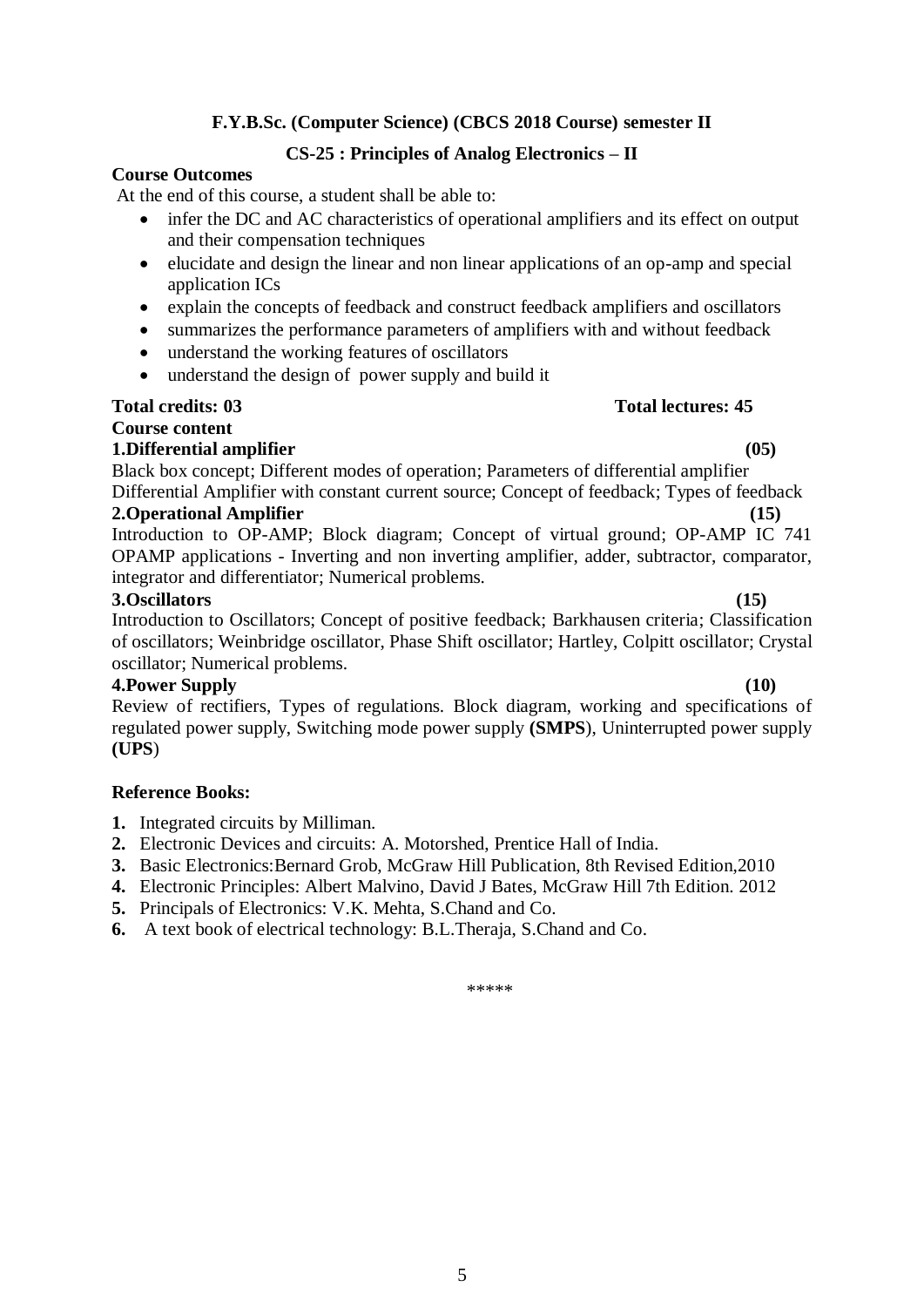6

## **F.Y.B.Sc. (Computer Science) (CBCS 2018 Course) Semester II**

### **CS – 26 : Principles of Digital Electronics –II**

### **Course Outcomes:**

At the end of this course, a student shall be able to:

- understand the concept of flip-flops
- understand the working of counters and implement it
- understand the concept of shift registers and design it
- explain and compare the working of multi vibrators using special application IC 555
- compare the utilization of semiconductor memory

### **Total credits: 03** Total lectures: 45

### **Course content**

### **1.Flip-flops (15)**

Introduction to flip flop, RS flip-flop, Clock R-S flip-flop, JK flip-flop, Master-slave JK flip flop, D and T flip-flop, Race around condition, Triggering in flip-flops, Preset Clear, Delay (Definitions only), Examples of commonly used flip-flops and their applications.

### **2.Counters (15)**

Introductions to counters, Asynchronous counters, Synchronous counter, Modulus of counter, Ring counter , Up-down counter, study of IC 7490 (Internal block diagram) Frequency division in IC 7490(MOD 2,MOD 4, MOD 6 ,MOD 8, MOD 10)

### **3.Study of shift registers**

Serial and parallel data shifting. SISO (right and left shift), SIPO, PIPO and PISO. Study of IC 7495

### **4.Clock generating circuits (10)**

Multivibrators, Introduction to IC555, Working of IC 555 as a clock generator(Astable, monostable, bistable multivibrator), Working of IC 741 as a clock generator (No derivations expected for the above, only formula and problems), Duty cycle, Problems.

### **5.Semiconductor Memory (05)**

Introduction to memory devices, RAM,ROM, PROM,EPROM

### **Reference Books:**

1. Digital Electronics: Jain R.P., Tata McGraw Hill

2. Digital Principles and Applications:Malvino Leach, Tata McGraw-Hill.

3. Digital Fundamentals: Floyd T.M., Jain R.P., Pearson Education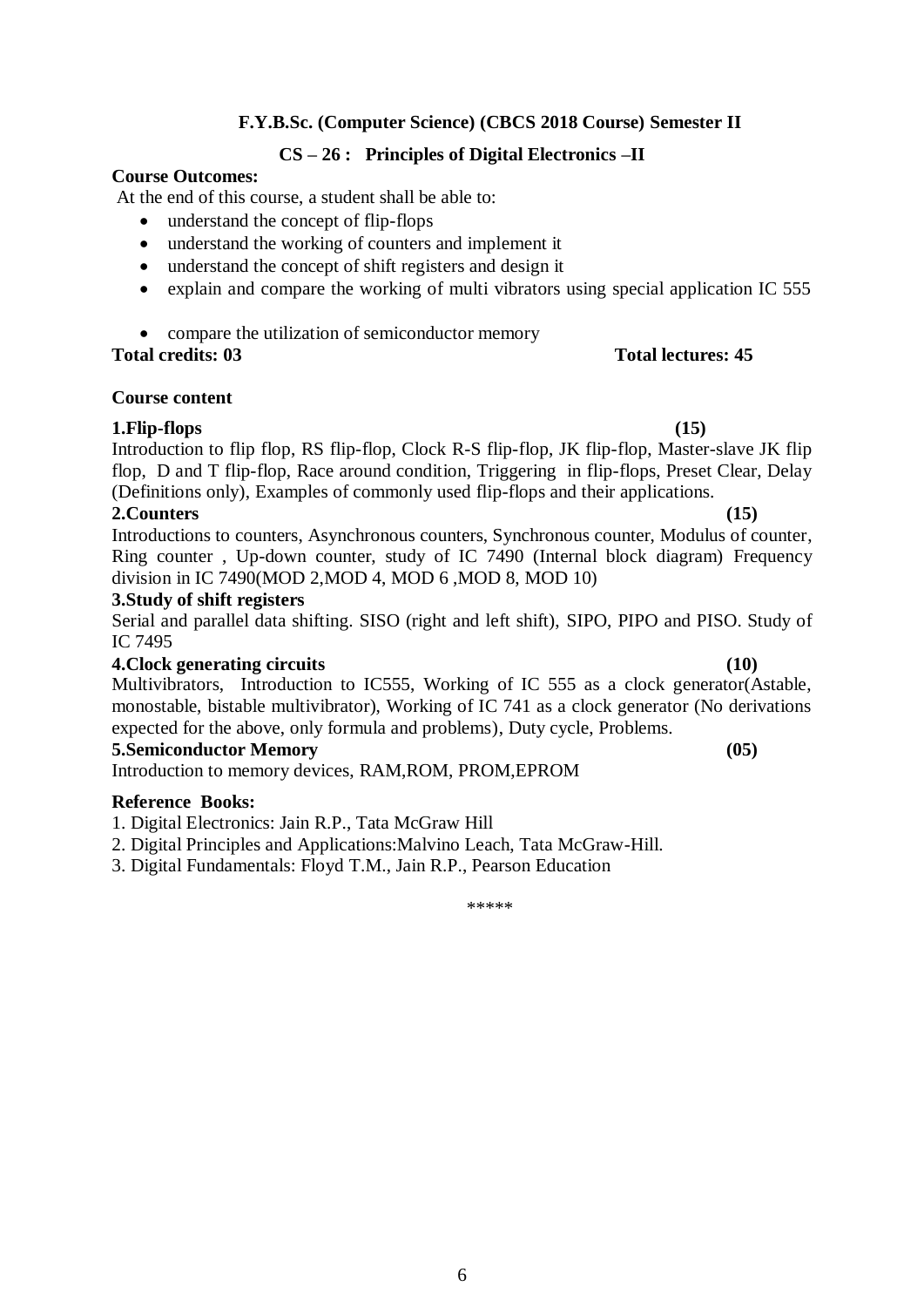## **F.Y.B.Sc. (Computer Science) (CBCS 2018 Course) Semester II CS PIII : COMPUTER SCIENCE PRACTICAL-III**

### **Course outcomes:**

After completion of this course a student shall be able to:

- gain the knowledge of PL/SQL Block Structures
- explore the knowledge about PL/SQL control Structures
- work with handling errors, Procedures and triggers.

### **Total credits: 02**

### **Course content**

### **Practical Examination**

A) Internal Marks 40: Completion of journal, attendance and involvement in activities.

B) Semester examination: 60 Marks in One session of 3 Hrs. 60 marks Distribution: Practical work 50 marks and 10 marks for oral

### **List of Topics**

- 1. Assignment on nested queries.
- 2. Introduction to PL/SQL blocks structure.
- 3. Simple PL/SQL blocks
- 4. Assignments based on PL/SQL Conditional statements
- 5. Assignments based on PL/SQL Looping statements
- 6. Usage of procedures.
- 7. Assignments based on exception Handling
- 8. Usage of triggers.

### **NOTE: At least 8assignments must be performed.**

**Note: An Industrial visit should be arranged and report should be submitted at the end of academic year.**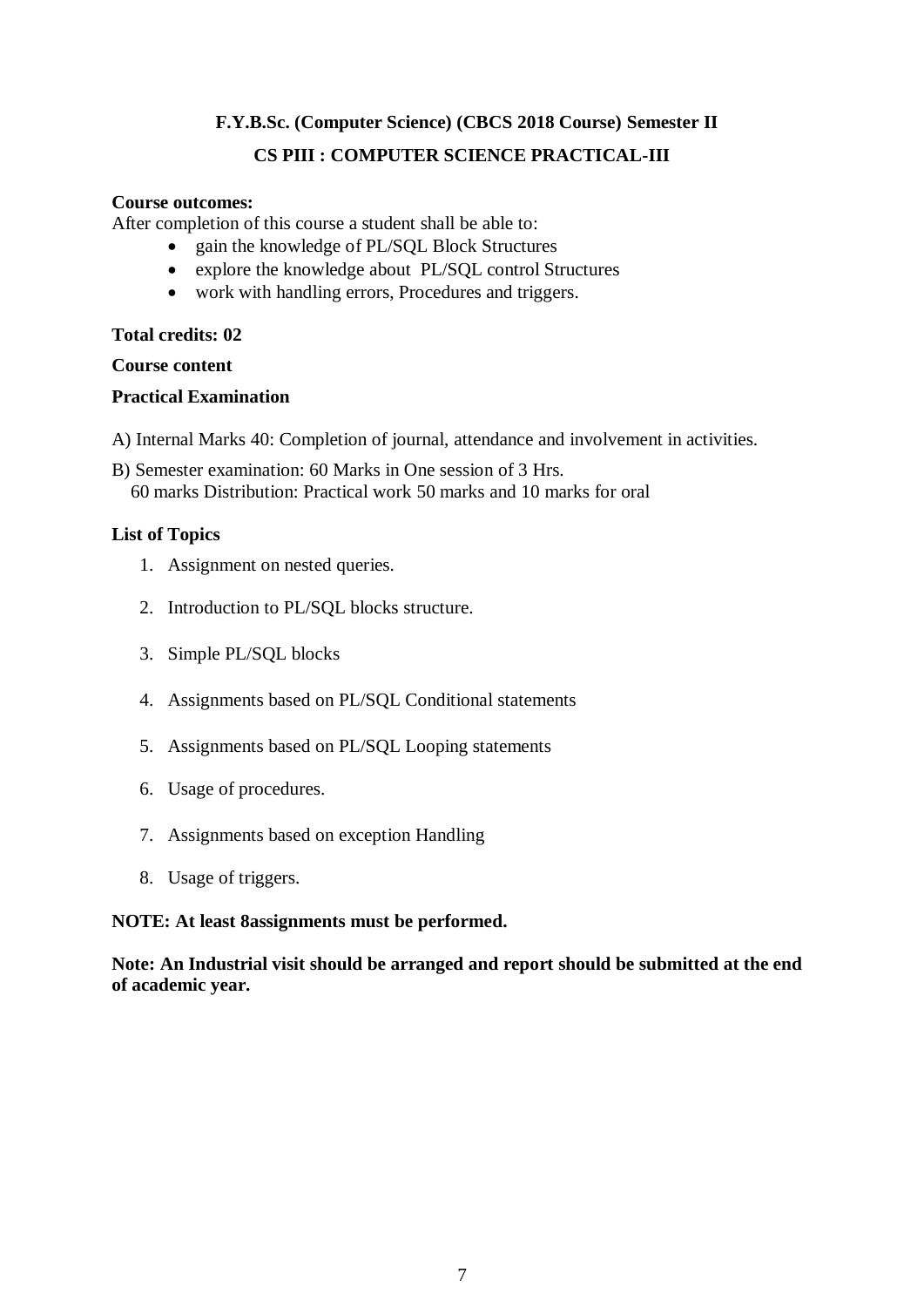### **CS PIV : Computer Science Practical -IV**

### **Total credits: 02**

### **Course Outcomes:**

At the end of this course, a student shall be able to:

- write simple program using various loops available in C programming language
- understand and implement use of different types of operators and data types
- understand and write program using function
- understand and write program using structure

### **Course content**

### **Practical Examination**

- A) Internal Marks 40: Completion of journal, attendance and involvement in activities.
- B) Semester examination: 60 Marks in One session of 3 Hrs. 60 marks Distribution: Practical work 50 marks and 10 marks for oral

### **List of Topics**

- 1. Programs using one dimensional and two dimensional array
- 2. Programs based on character array. (Counting of character words, lines and white spaces etc.)
- 3. Programs on pointer
- 4. Programs on Structure and Unions.
- 5. Programs on structure within structure
- 6. Programs on File handling.

### **NOTE : At least 8 assignments must be performed.**

\*\*\*\*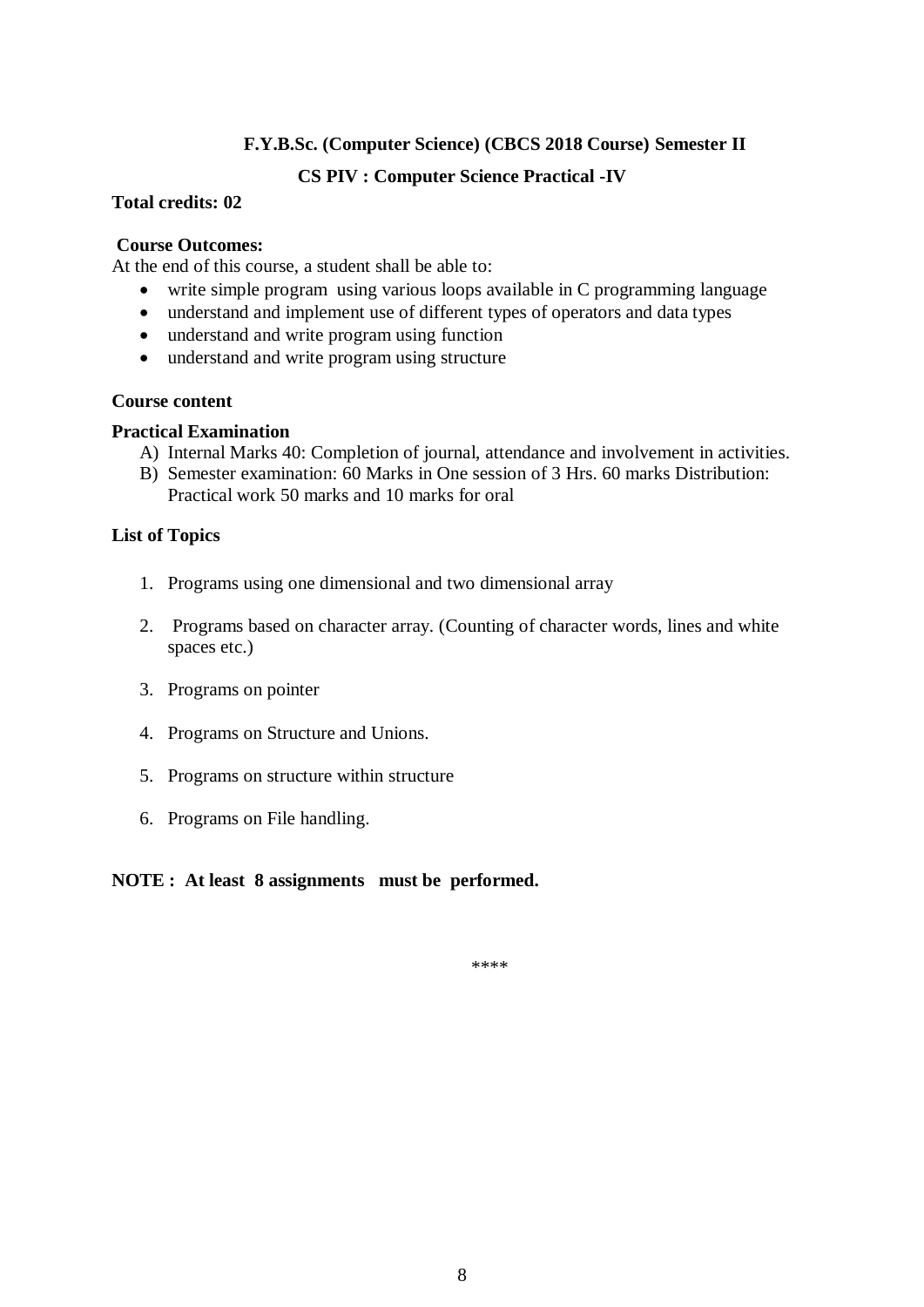### **CS EII : Electronics Practical –II**

### **Course Outcomes**

At the end of this course, a student shall be able to:

- understand basic concepts for building various applications in electronics.
- understand design procedures of different electronic circuits as per requirement.
- build experimental setup and test the circuits.
- develop skills of analyzing test results of given experiments

### **Total credits: 02**

### **Course content**

- $\triangleright$  One activity equivalent to 2 experiments by the student.
- a. Electronics project
- b. Documentation type experiments
- c. Presentation/Seminar on Electronics /advanced topic/research topics.
	- $\triangleright$  One activity equivalent to 2 experiments to be arranged by the teacher Arrange at least two practical demonstrations / Workshops /Industrial visit which will enhance quality and skills of the student.
	- $\triangleright$  Examination will be conducted on 8 experiments as well as on activities

### **Practical Examination**

A) Internal Marks 40: Completion of journal, attendance and involvement in activities.

B) Semester examination: 60 Marks in One session of 3 Hrs.

60 marks Distribution: Practical work 50 marks and 10 marks for oral

### **Distribuition of 50 marks**

| Circuit diagram / flowchart and algorithm | 15 |
|-------------------------------------------|----|
| Connection / program                      | 10 |
| Demonstration and working explanation     | 10 |
| <b>Observation table</b>                  | 10 |
| Result analysis / conclusion              | 05 |

### **List of Topics:**

- 1. Study of phase shift oscillator
- 2. Study of Wein bridge oscillator.
- 3. Study of Crystal Oscillator.
- 4. OP-AMP application as an adder
- 5. OP-AMP application as subtractor
- 6. OP-AMP application as an integrator
- 7. OP-AMP application as differentiator
- 8. Study of 7490 as a counter.
- 9. Study of flip-flops
- 10. Study of shift register IC 7495.
- 11. Study of up down counter
- 12. Build and Test Diode matrix ROM
- 13. Study of Four bit Universal Adder/Subtractor

### **NOTE : At least 8 Practical's must be performed**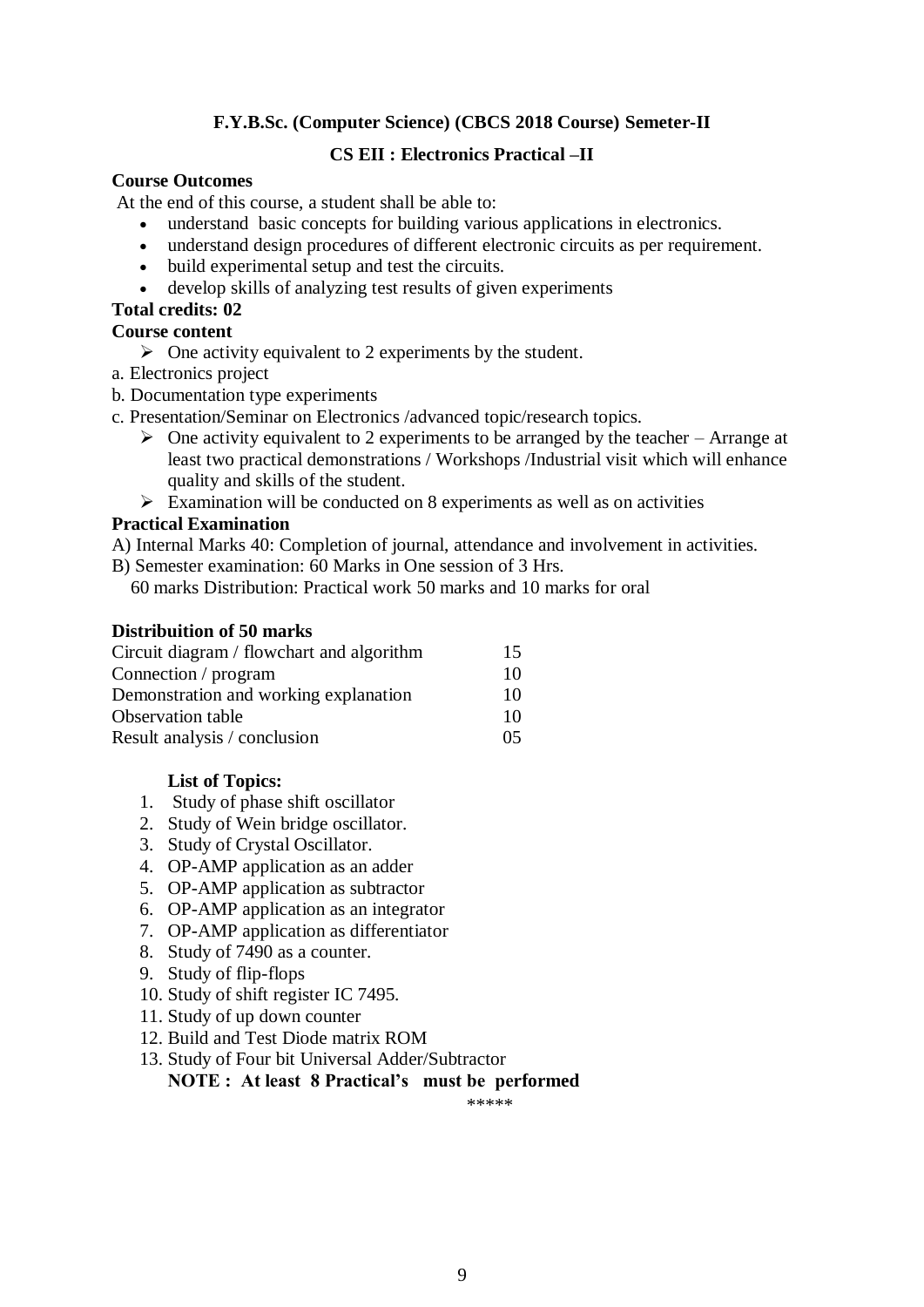### **CS – 27 : Computer Oriented Statistical Techniques -II**

Course Outcomes:

At the end of this course, a student shall be able to:

- distinguish between deterministic and non-deterministic experiments & knowledge related to different types of events.
- understand probability of events including axiomatic approach, simultaneously they are learning conditional probability& knowledge related to concept of discrete and continuous random variable and their probability distributions including expectations and moments.
- understand the important discrete and continuous distributions such as Binomial distribution, Poisson's distribution and Normal distribution.
- acumen to apply standard discrete and continuous distributions to different situations.
- summarize test of significance, small sample test, large sample test and its applications.

### **Total credits: 03 Total lectures: 45**

### **Course content Unit 1.Probability (15)**

- 1.1 Idea of deterministic and non-deterministic models
- 1.2 Sample space (Finite and countably finite)
- 1.3 Events: types of events, operations on events
- 1.4 Probability: classical definition, relative frequency approach, probability models
- 1.5 Axioms of probability
- 1.6 Probability of events
- 1.7 Theorems on probability :
	- 1)  $0 \leq P(A) \leq 1$
	- 2)  $P(A)+P(A')=1$
	- 3)  $P(A) \leq P(B)$  when  $A \subset B$
	- 4)  $P(A \cup B) = P(A) + P(B) P(A \cap B)$
- 1.8 Concept and definitions of conditional probability  $P(A \cap B) = P(A) P(B \cap A)$
- 1.9 Concept and definitions of independence of two events
- 1.10 Numerical problems

### **Unit 2. Discrete Random Variables and some Standard Discrete Probability Distributions**

**(10)** 

- 2.1 Definition of random variable and discrete random variable.
- 2.2 Definition of probability distribution and distribution, Probability mass function.
- 2.3 Definition of expectation and variance, theorems on expectation.
- 2.4 Binomial distribution: definition, mean. Variance, additive property, illustrations of real life situations.
- 2.5 Poisson distribution: definition, mean, variance, additive property, approximation to binomial, illustrations of real life situations.
- 2.6 Numerical problems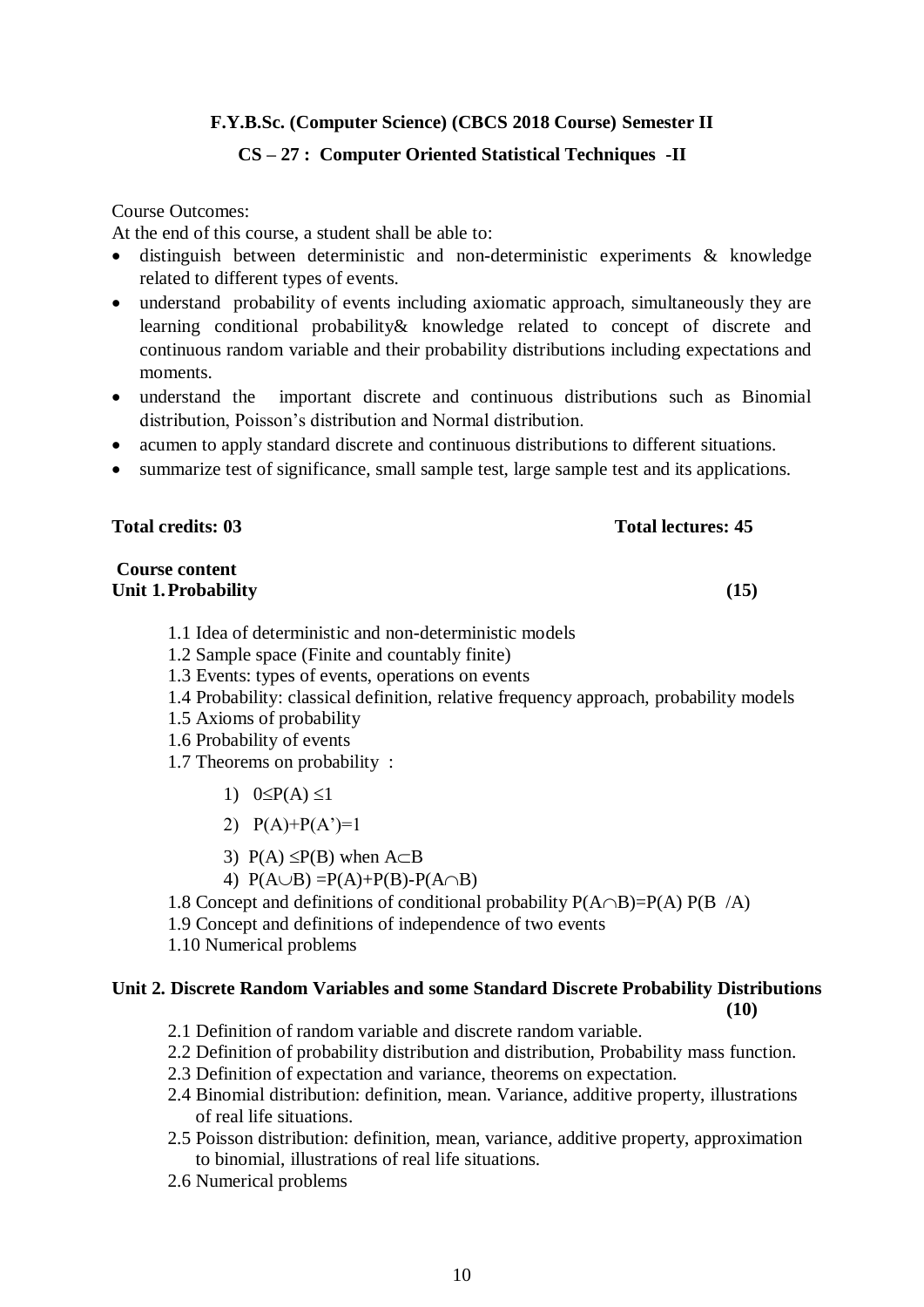### **Unit 3.Continuous random variables and some Standard Continuous Probability Distribution (10)**

- 3.1 Definition through p.d.f.
- 3.2 Distribution function: definition, statements of properties
- 3.3 Definitions of mean and variance
- 3.4 Exponential distribution: p.d.f. with mean, nature of probability curve, mean, variance, lack of memory property.
- 3.5 Normal distribution: defination of p.d.f., identification of parameters, Probability curve, standard normal distribution.
- 3.6 Numerical problems

### **Unit 4. Test of Hypothesis and Some Large and Small sample Tests (10)**

- 4.1 Definitions: random sample, parameter, statistic, standard error of statistic.
- 4.2 Concept of null and alternative hypothesis, critical region, level of significance, types of error, Concept of test of hypothesis, one sided and two sided tests.
- $4.3 H_0$ ;  $\mu = \mu_0 Vs H_1 = \mu \neq \mu_0$
- 4.4 H<sub>0</sub> = P = P  $\sim$  Vs H<sub>1</sub> = P  $\neq$  Po
- 4.5 Chi-square test for goodness of fit and 2 X2 contingency table
- 4.6 t-test for testing H<sub>0</sub>;  $\mu = \mu_0$  Vs H<sub>1</sub>= $\mu \neq \mu_0$
- 4.7 Numerical problems

### **Reference Books :**

- 1. Hogg R. V. and Craig, R. G. Introduction to Mathematical Statistics.
- 2. Hoel. P. G. Introduction to Mathematical Statistics.
- 3. Feller. W Introduction to probability Theory and it's Applications. Vol –I
- 4. Mood A. M., Grabill, F. A. Boes D. C. Introduction to Theory of Statistics.
- 5. Meyar P. L. Introduction to Probability and Statistical Applications.
- 6. Goon, Gupta and Das Gupta. Fundamentals of Statistics Vol I & II
- 7. S. P. Gupta. Statistical methods.
- 8. Waikar and Lev. Elementary Statistical Methods.
- 9. BIS Publicationn. Statistical Quality Control ( Hand Book )
- 10. ATAG (Automotive Industries Action Group ) :SPC/MMS manuals.
- 11. Samprit Chatterjee and Bertram Price. Regression analysis by Example ( 1991 ). John Wiley and sons. Inc.
- 12. Guilford, J. P. and Fruchter B: Fundamental Statistics in Psychology and Education (1980 ), Mc Graw Hill.
- 13. Mathur, Rajiv. Learning Excel-97 for windows step by step Galgotia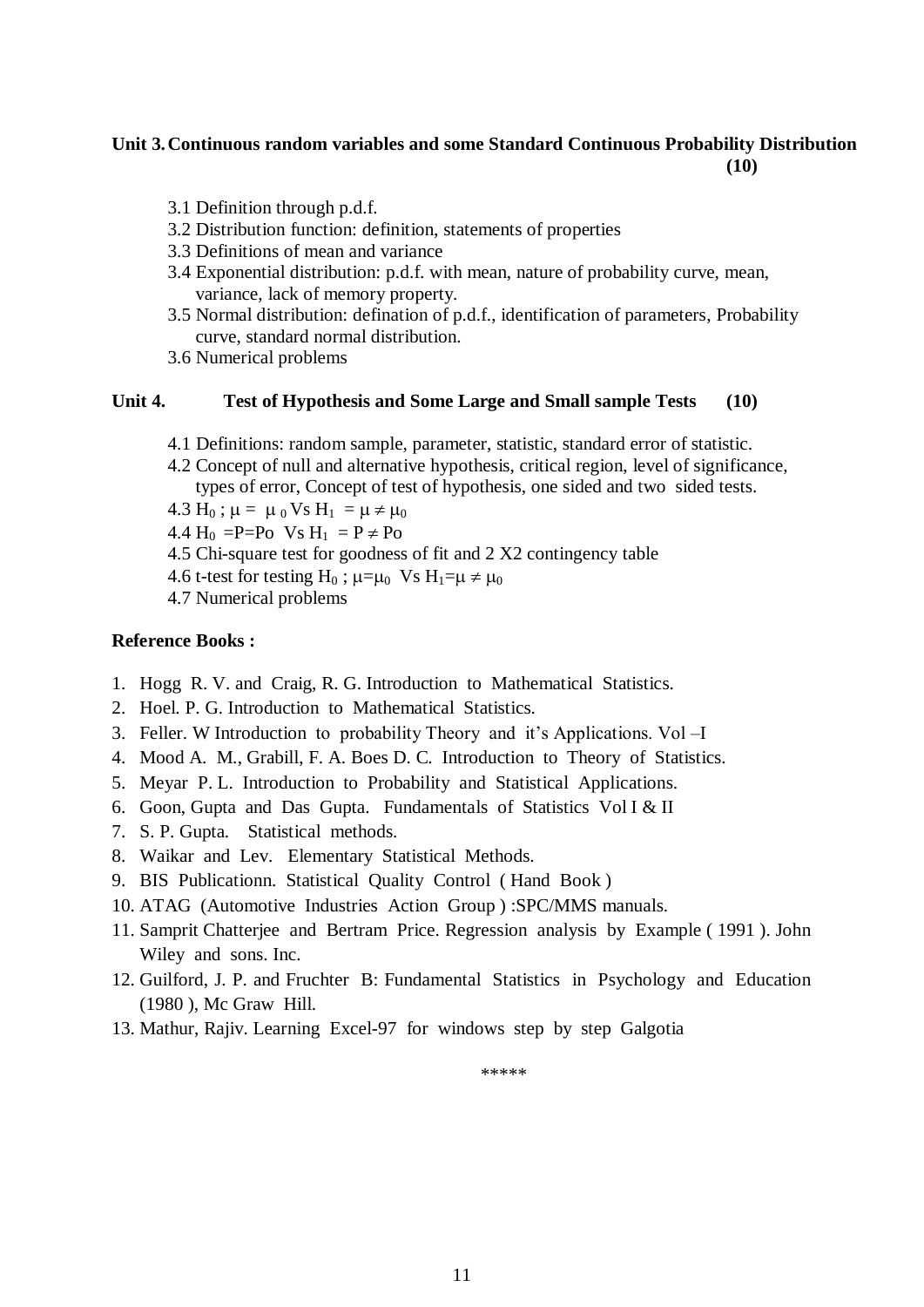### **F. Y. B. Sc. (Computer Science)(CBCS 2018 Course) Semester – II CS 28: Compulsory English – II**

### **Course Outcomes:**

At the end of this course, a student shall be able to:

- get exposed to the prose passages, poems and communicative grammar skills
- read and interpret the various types of texts on their own and discuss them among peers
- communicate effectively by developing their proficiency in language
- understand their language abilities and facilitate them to with the necessary online  $\&$ offline resources

### **Total Credits: 03 Total Lectures: 45**

### **Course Content:**

### **Prescribed Text:** *Views & Visions: An English Course book for Undergraduates by* Orient BS

### **Prose:**

- 1. The Task of Education *Vinoba Bhave* 2. A Letter by Hazlitt to His Son *William Hazlitt*
- 3. The Bet *Anton Chekov*
- 4. Curious Mishaps *Vikram Seth*
- 5. Refund *Fritz Karinthy*

### **Poetry:**

- 1. Polonius to Laertes *William Shakespeare*
- 2. No Men are Foreign *James Kirkup*
- 3. Stopping by Woods on a Snow Evening *Robert Frost*
- 

### **Grammar, Usage and Composition:**

- 1. Degrees of Comparison
- 2. One-word Substitution
- 3. Synonyms and Antonyms
- 4. Paragraph Writing
- 5. Reading Comprehension
- 6. Summarising

**(Note:** All the units as covered in the prescribed text.)

**\* \* \***

4. The Golden Pitcher *Acharya Vidyasagar Maharaj*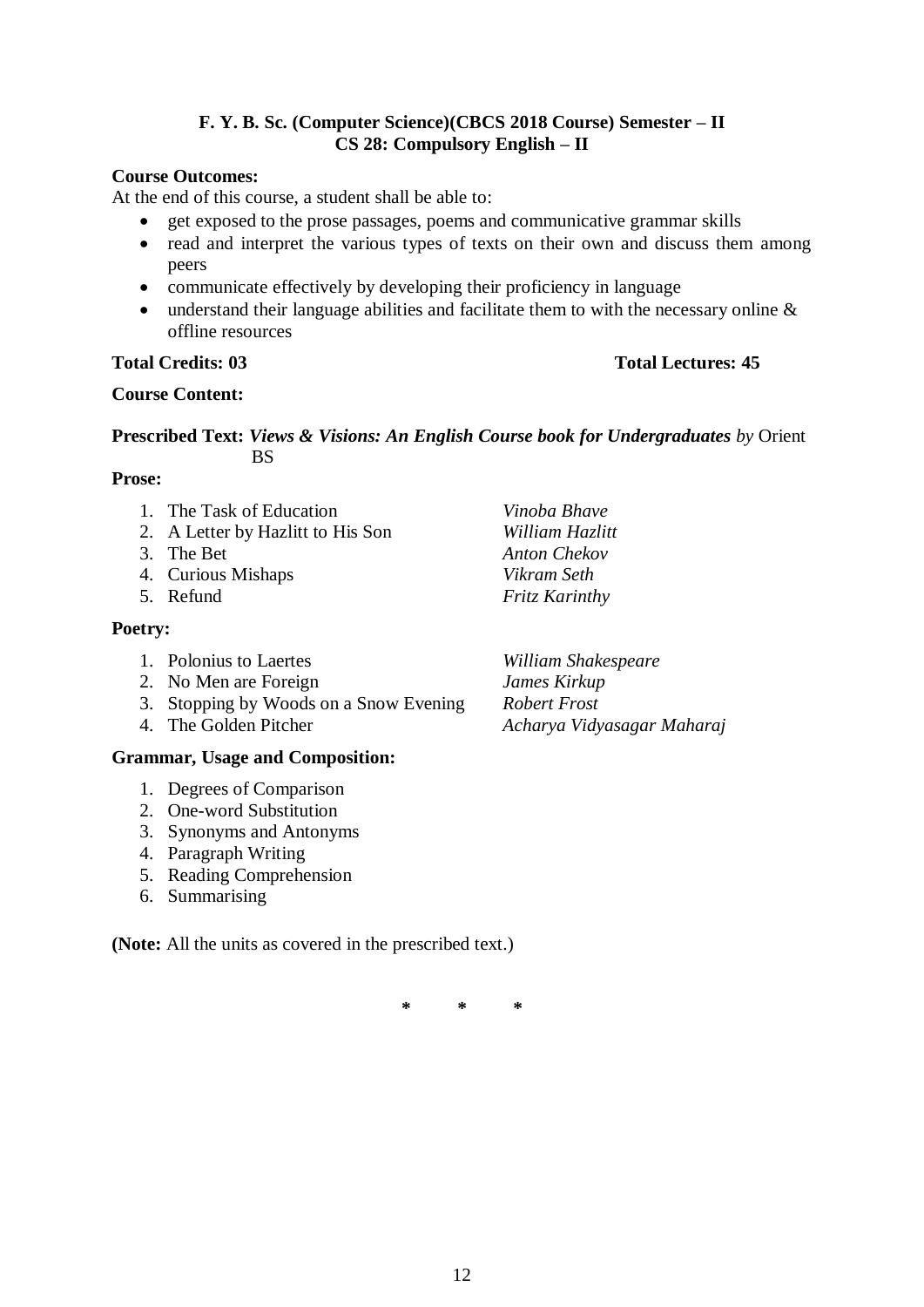### **CS-29 : Operating Environment**

### **Course Outcomes:**

At the end of this course a student shall be able to:

- study the computer fundamentals
- apply knowledge of computer structure
- understand concepts of information technology
- develop skills of practically MS Office package

### **Total credits: 03** Total lectures: 45

### **Course content**

- 1. Computer definition, uses, block diagram, functions of ALU, input/output, **(07)** scanner, plotter, keyboard, mouse, MICR, bar decoder, OCR, joystick, monitor, printer, memory unit and CPU.
- 2. Software-types, compilers, interpreter, assembler, linker, loader, **(10)** high level and low-level languages. Files-types and operations, indexed, sequential and hashed organization. Sorting, merging, indexing and updating functions, concept of a file allocation table.
- 3. Operating System-types-timesharing, batch processing, multiprogramming, **(08)** real- time; functions of operating systems – Introduction to file management, detailed study of DOS and Windows.
- 4. Networking Data communication concepts, classification, communication **(10)** media, LAN, Wan, Man, Internet, Intranet, Extranet , and their efficient use.
- 5. Study of office 2000(MS-Word, MS-Power Point, MS-Excel) **(10)**

### **Reference Books :**

- 1. A First course in computers by Ravi Saxena
- 2. Computer Fundamentals :Milind Oak
- 3. Computer Fundamentals : P.K.Sinha